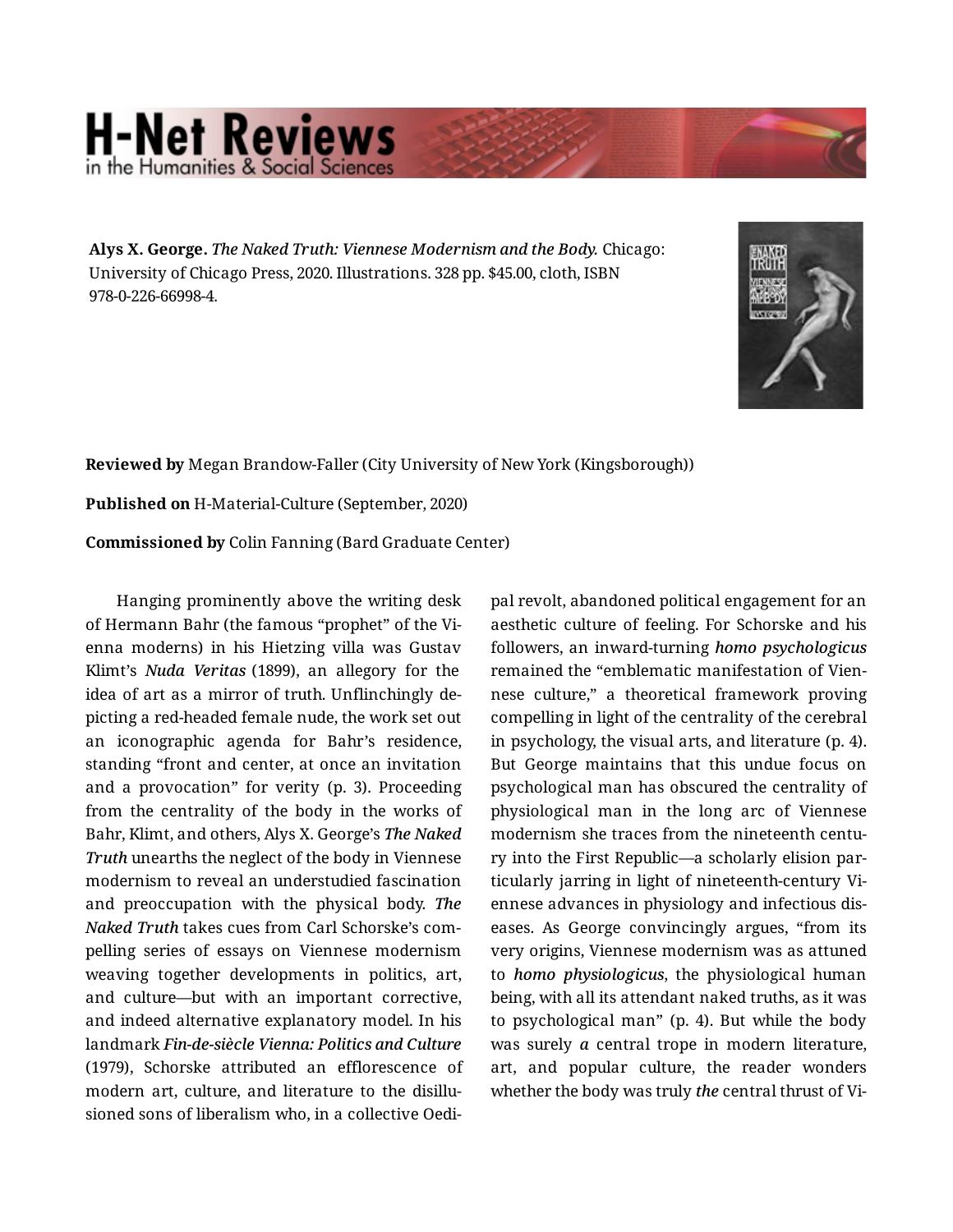ennese cultural production, as the narrative some‐ times seems to imply.

*The Naked Truth* stands out for its pathbreak‐ ing interdisciplinarity unifying developments in the "high" arts and culture (spanning literature and visual arts) with developments in popular cul‐ ture, including film, photography, mass media, and exhibitions, reflecting a preoccupation with the physical body. The book tethers a reexamination of canonical figures in Viennese modernism—a fa‐ miliar cast of characters, including Arthur Schnit‐ zler, Egon Schiele, Peter Altenberg, Hugo von Hof‐ mannsthal, and others—to relative "unknowns," including writer and physician Marie Pappenheim, painter Carry Hauser, and modern dancers like Grete Wiesenthal and Gertrud Bodenwieser, dis‐ parate figures bound together thematically through the tropes of medicine, the body, and post‐ mortem examination. The book impresses due to its true interdisciplinary breadth and innovative chronology stressing cultural continuity between the fin-de-siècle and interwar periods. George lo‐ cates the prehistory of the modernist fascination with the body in nineteenth-century medical advances: a genealogy that has been elided by the centrality of psychology in Viennese modernism's creation myth. But shaping Sigmund Freud's dis‐ covery of psychoanalysis, Vienna was the nine‐ teenth-century "mecca of medicine" and anatomi‐ cal empirical study. Leaders of the Second Vien‐ nese School of Medicine privileged dissection, post‐ mortem examination, and close analysis of symp‐ toms to bolster the imperial capital's reputation as the international center of pathological disease. The author makes the astute observation that Vi‐ ennese medicine tended to be characterized by a propensity to understand and diagnose illness rather than to treat it: an absence of a therapeutic impulse carried throughout much of Viennese cul‐ tural production. It is precisely this tendency for body-centered analysis that George successfully carries through to unite diverse figures and mo‐ ments in Viennese modernism, from Schiele's fixa‐ tion with the bodies of working-class mothers, to the centrality of autopsies, corpses, and a perva‐ sive vivisection metaphor running through the works of Schnitzler and lesser-known contempo‐ raries, and the centrality of the body of the "primi‐ tive" cultural "Other" in the works of poet Al‐ tenberg.

The chapters variously cover bodily display in staging of popular ethnographic and public hy‐ giene exhibitions; the metaphorical and real prominence of dissection and postmortem exami‐ nation in Viennese modernist literature, incorpo‐ rating canonical figures like Schnitzler (whose training as an anatomist has received increasing attention in recent years) with lesser-known fig‐ ures like Pappenheim (framed as Schnitzler's dop‐ pelgänger who ultimately chose medicine over writing, the opposite of her more famous male contemporary who privileged writing over his medical practice); the prominence of pregnant bodies in the visual arts, literature, and interwar public enlightenment films; and the interconnec‐ tions between pantomime, dance, and silent film in the turn to bodily gesture as an idealized form of communication supposedly more immediate and truthful than the word. First surfacing in the famous January 14, 1908, performance of the Wiesenthal sisters at Vienna's Cabaret Fleder‐ maus, a Gesamtkunstwerk of Viennese art, archi‐ tecture, and design, Viennese modern dance first materialized in the "free dance" pioneered by Grete Wiesenthal, a new type of dance breaking the rigid bodily strictures of classical ballet to seek truth through graceful, supposedly natural move‐ ments achieving unity between movement and music, and finally in more radical types of *Aus‐ druckstanz* developed by Bodenwieser and others turning on a de-familiarization of the natural that staged the body in abstracted, grotesque move‐ ments.

*The Naked Truth* is most stunning in the chap‐ ters hinging on thematic, chronological, and disci‐ plinary juxtaposition. Chapter 1, "The Body on Dis‐ play: Shaping the Other, Shaping the Self," counter‐

2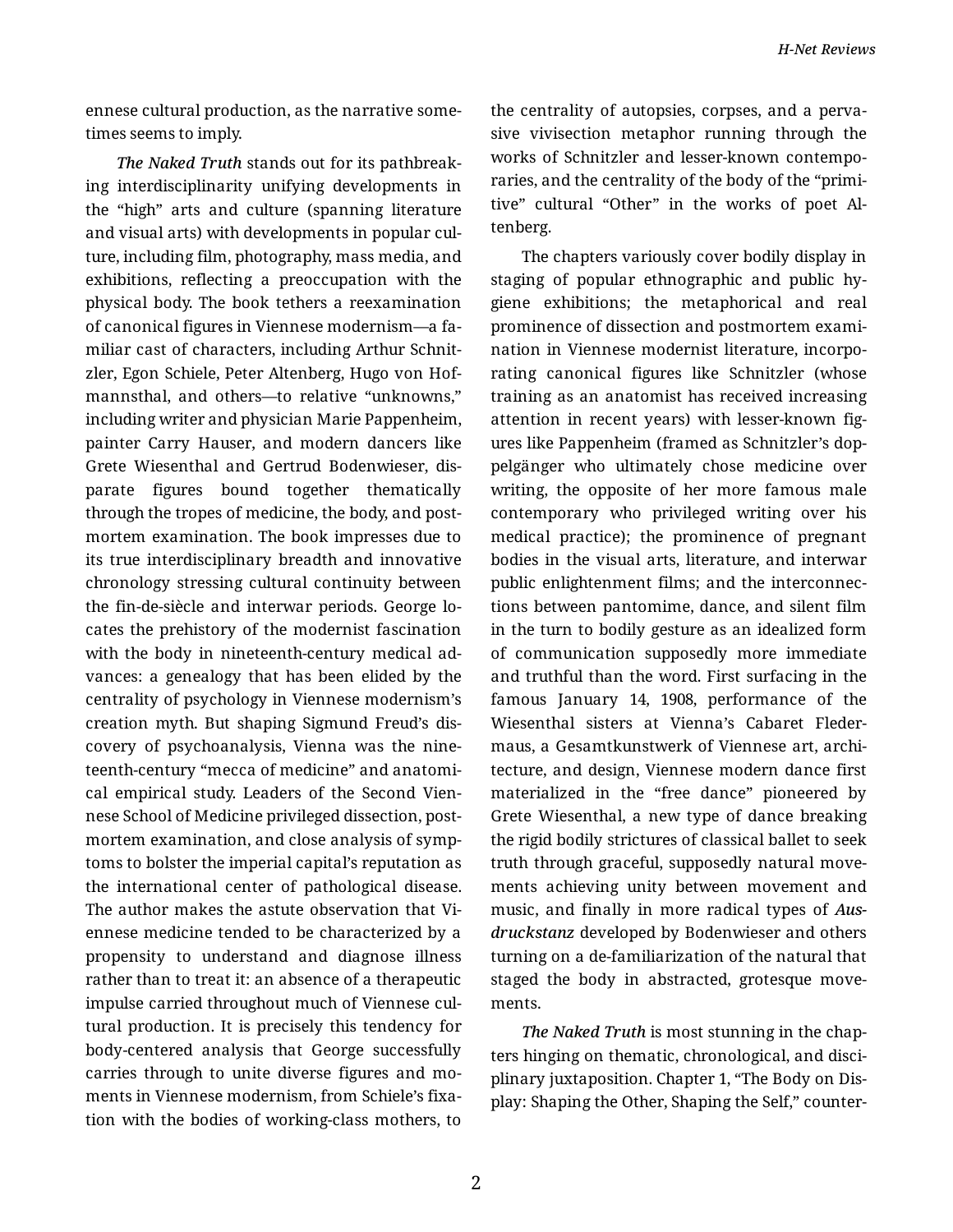points the body of the "self" as examined through interwar hygiene exhibitions with the body of the primitive "Other" as encountered through ethno‐ graphic exhibitions blurring the boundary be‐ tween popular culture, entertainment, and science. Linking both types of bodily display was a nostalgic search for natural, authentic, and ideal‐ ized bodies, which, by the interwar period, shifted from an emphasis on individual betterment to im‐ proving the health of the *Volkskörper* at large: an issue of great sociopolitical importance to the First Austrian Republic, widely likened to a decapitated, impotent body sapped of its physical strength (in other words, the industrial and agricultural might of the provinces). George's first chapter offers so‐ phisticated analysis of interwar public hygiene ex‐ hibitions alongside earlier "spectacular reality" ethnographic shows centering on bodily display, most notably the famed 1896 Ashanti village, a quasi-scientific anthropological exhibition erected in Vienna's Prater as "very literally a human zoo inside a zoo" (p. 25). Integrating mass press ac‐ counts, chapter 1 centers on Altenberg's fictional‐ ized *Ashantee* (1897) while connecting the Ashanti village to a broader trend for human display mani‐ fested in wax museums, dioramas, and panora‐ mas that harnessed science and anatomical knowledge to disguise and legitimize commercial aims. While Altenberg's series of vignettes on the Prater exhibition has received growing attention from literary scholars, it has rarely been consid‐ ered in wider narratives and thus George's nu‐ anced analysis is most welcome. Contextualized against the Viennese's very palpable fascination with the West African natives—made to act and live in a "primitive" way at odds with actual living conditions at home—Altenberg assumes an out‐ sider position in the text, identifying with the na‐ tives as fonts of unspoiled naturalness and pur‐ portedly turning the mirror on the hypocrisy of bourgeois Viennese audiences. In one exchange, Altenberg recounts with compassion the mental and physical humiliation suffered by the Ashanti at the hands of the exhibition's opportunistic orga‐

nizers, who denied the Ashantis' requests for warmer clothing during a cold snap. Ultimately it was the exhibition's organizers who expected the Ashanti to behave as "exotic" and "primitive"; the natives themselves revealed that, in their home‐ land, only dogs would live in the sort of huts orga‐ nizers provided. But even Altenberg's sympathy had its limits for, despite his attraction to the West African body "as a vaccine of sorts" for the overcivilized, unhealthy Viennese, Altenberg ultimately succumbs to the same objectifying colonialist lens he purports to critique (p. 4). What is most unique about George's analysis is how this prewar fixation on the body of the exotic "Other" is connected to efforts to improve the health of the interwar body politic. Not only politicians like Julius Tandler, the famed anatomist who headed Red Vienna's Office for Welfare, but also cultural figures like Adolf Loos are revisited for their writings on public health. Few scholars have emphasized how Loos's seminal text "Guidelines for a Ministry of Culture" (1919) stressed physical health and fitness as foun‐ dational to the new culture of the republic, a pro‐ gram he believed should encompass free meals for schoolchildren and physical education.

As excellent and wide ranging George's analy‐ sis is, her interdisciplinarity sometimes has its lim‐ its. In discussing Altenberg's fascination with the Ashanti, George connects his affinity with the West African natives to his fascination with the bodies of prepubescent girls: both of which served as screens for his projected desire of a "lost, romanti‐ cized natural *Heimat*" (p. 44). But here the author seems to be unaware of a wider literature on prim‐ itivism in the context of Viennese modernism whereby members of the Klimt Group and associated networks were attracted to folk art, tribal art, and children's drawings as similar fonts of un‐ spoiled naturalness. The reader expects at least a brief nod to the conflation of folk cultures, tribes, and/or "primitive" peoples given the author's dis‐ cussion of Altenberg's projection of his idea of the "Other" onto European peoples (wherein he com‐ pares female Ashanti to Slavic women). Likewise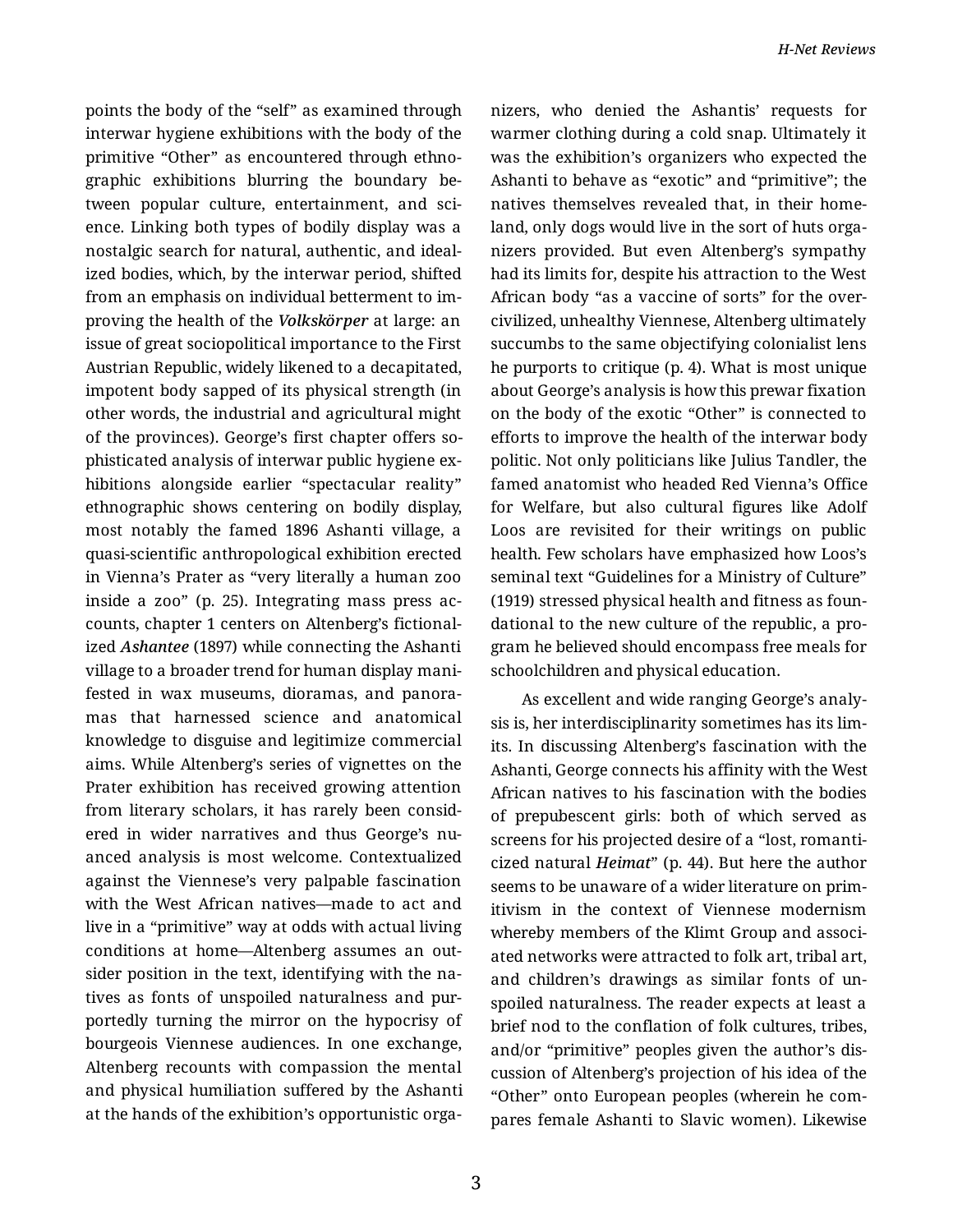George's impressive interdisciplinary scope omits architecture, the applied arts, and design. George's discussion of gesture in the origins of Viennese modern dance would have, for instance, benefited from analysis of applied graphic art (such as the Wiener Werkstätte postcard series) depicting pan‐ tomimes and other theatrical performances, much of which was executed in an angular, jagged style depicting the body in jerky, marionette-like move‐ ments, a fascinating moment in early Viennese ex‐ pressionism.

How familiar artists, writers, and cultural fig‐ ures are brought into dialogue with relative "un‐ knowns" constitutes one of *The Naked Truth*'s strong suits. The reader revisits familiar classics like Schnitzler's *Traumnovelle* (1925-26) with an ac‐ cent on Fridolin's confrontation with the corpse of his would-be-lover from the previous night's orgy in the space of the Anatomical Institute's morgue, while encountering similar tropes of the body, autopsy, and dissection in haunting poems that Pap‐ penheim published as a young medical student. The theme of botched backstreet abortions is un‐ covered in the works of Schnitzler and lesserknown contemporaries. Chapter 3 ("The Patient's Body: Working-Class Women in the Clinic") like‐ wise positions the canonical heroes of Viennese modernism in novel ways. Scholarship on Klimt's and Schiele's fascination with the bodies of expec‐ tant mothers is hardly new. Yet George brings Schiele's scathing sketches of working-class wom‐ en from Vienna's Women's Clinic into dialogue with lesser-known literary figures like Else Feld‐ mann (who penned novels identifying with the plight of working-class mothers) and public en‐ lightenment films and literature dealing with pre‐ natal care, public hygiene, and abortion. Through Feldmann and others, the anonymous subjects of Schiele's gynecological clinic sketches (an opportu‐ nity provided by Viennese physician Erwin von Graff via collector and critic Arthur Roeßler) are left to speak through the guise of Feldmann's characters, revealing the humiliation and indeed dread facing working-class mothers treated at the clinic

(where, for lack of payment, they were objectified as teaching subjects). One wishes for a somewhat more nuanced discussion of Schiele's early work (under the spell of Klimtian ornamentalism) to‐ ward an expressionistic idiom in line with recent scholarship emphasizing the expressive possibili‐ ties of the decorative surface. While rightly high‐ lighting the stark sterility of the white clinical set‐ ting, George's analysis of Schiele's *Portrait of Er‐ win Graff* (1910) might have noted the expressive contours of Graff's ruddy skin and how bodily sur‐ faces and inward expression were not always in contradiction.

As laudable as it is that such lesser-known fig‐ ures like Pappenheim, Feldmann, and others are recovered, the book sometimes succumbs to a the‐ matic tunnel vision obscuring broader context. The author's consideration of visual art incorpo‐ rates well-known artists like Schiele alongside less‐ er-known contemporaries like painter, set design‐ er, and graphic artist Carry Hauser. Hauser is per‐ haps best known as president of the Hagenbund, an artist league that surpassed the importance of the Secession in the interwar years for its contin‐ ued contacts to the international art scene and successor states: information that is critical if the reader is to move beyond the spell of Vienna 1900, as the author wishes. But the author unhelpfully in‐ troduces the Hagenbund as "an important artists' organization founded in 1900" and omits such con‐ text (p. 102). George introduces the reader to Haus‐ er's graphic art (including the cover art for Feld‐ mann's important 1931 novel, *Der Leib der Mut‐ ter*, which ends in its protagonist's demise after failed treatment for a late-term abortion in the same gynecological clinic where Schiele worked) and handles formal analysis deftly. Images do not just serve as mere illustrations but are integrated as pieces of evidence to be analyzed with the rigor of textual sources. George's analysis centers on the predominance of images of "murder, urban over‐ crowding, illness and returned war wounded" and the stylistic shattering and dissection of the body through futurist, Dadaist, and expressionist forms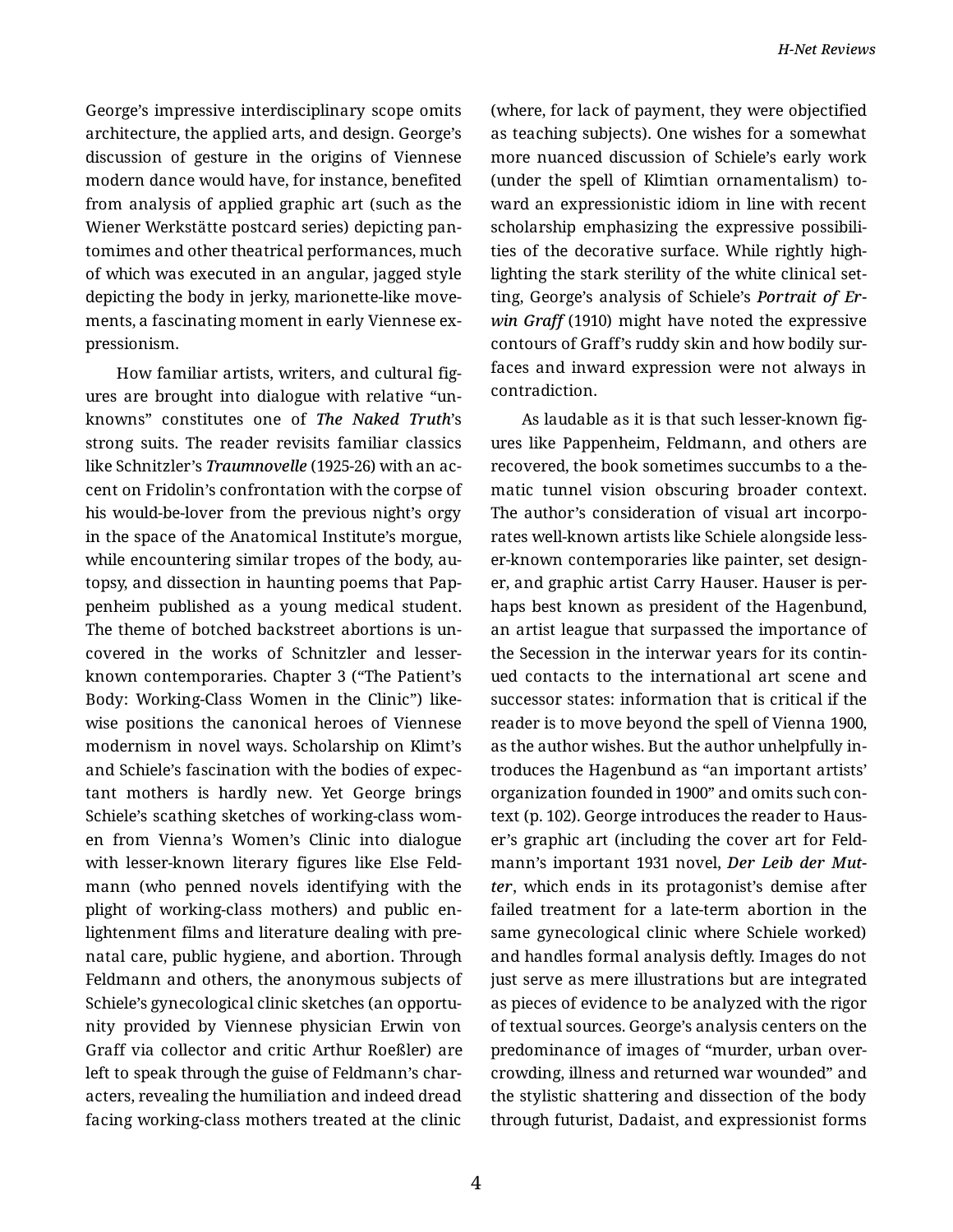of expression (p. 102). While the reader generally finds the author's analysis convincing, one wishes for more attention to homegrown Viennese developments and the broader context of Hauser's work (that is, positioning depictions of bodily dis‐ memberment quantitatively and qualitatively with regard to his broader output). The author points to foreign influences from Neue Sach‐ lichkeit (German colleagues like Otto Dix and George Grosz) and the incorporation of multiple perspectives à la Italian futurist Umberto Boc‐ cioni. Not discounting Grosz, Dix, and Boccioni's possible influence, the author should have attend‐ ed to Viennese sources of influence—the teachings of Rudolf von Larisch on the artistic possibilities of writing, and Viennese kineticism (a movement synthesizing developments in expressionism, cubism, and futurism to visualize the experience of movements and abstract sensations and feelings) and other Austrian practitioners of the New Objec‐ tivity similarly focused on healthy and diseased bodies.

Altogether *The Naked Truth* constitutes a most original contribution to the Schorske dialogue on Vienna 1900 and the broader literature on mod‐ ernist body culture, impressive for its interdiscipli‐ nary scope and chronological breadth. Taking on a project of true interdisciplinarity is a most formi‐ dable task for which George deserves acclaim, and it is to be hoped that George's work will inspire more studies in this vein.

If there is additional discussion of this review, you may access it through the network, at <https://networks.h-net.org/h-material-culture>

**Citation:** Megan Brandow-Faller. Review of George, Alys X. *The Naked Truth: Viennese Modernism and the Body.* H-Material-Culture, H-Net Reviews. September, 2020.

**URL:** <https://www.h-net.org/reviews/showrev.php?id=55302>